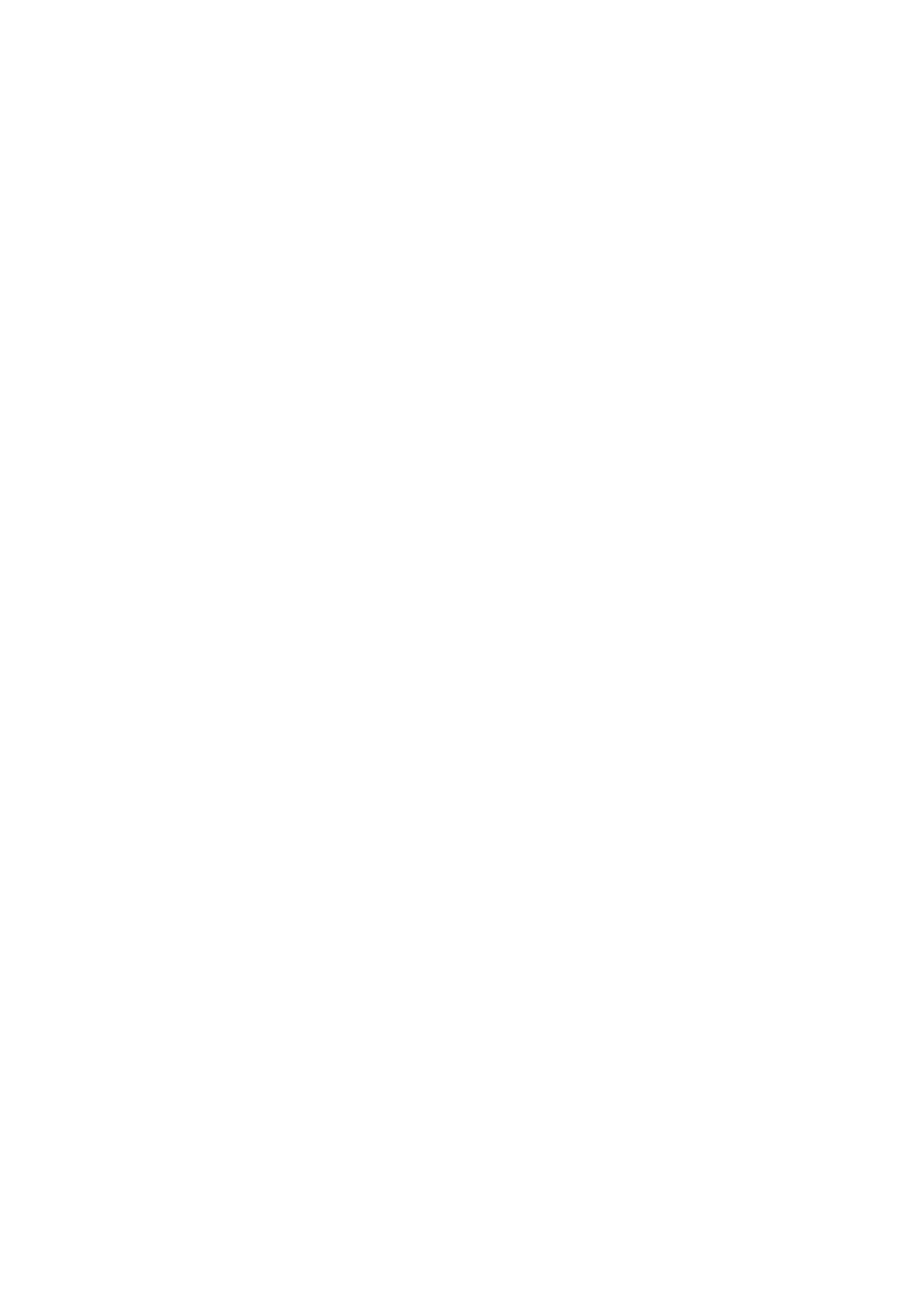**Learning Heroes and Populace have each been investing in significant research to deeply understand parents' views and actions in support of their children's success and the role of schools, outof-school settings, and homes in promoting that success. Our interconnected findings, supplemented by survey data from the Chan Zuckerberg Initiative, yield provocative and powerful implications for the field in working toward a more effective and equitable system of education — one that delivers on what parents want for their children.**

**We welcome and encourage you to share your thoughts and perspectives on our shared data as we explore a collective approach in supporting parents as education change agents.**

Bibs Hubbard

**Bibb Hubbard** Founder & President Learning Heroes

 $\frac{1}{2}$ dd $\frac{1}{2}$ 

**Dr. Todd Rose** Co-Founder & President Populace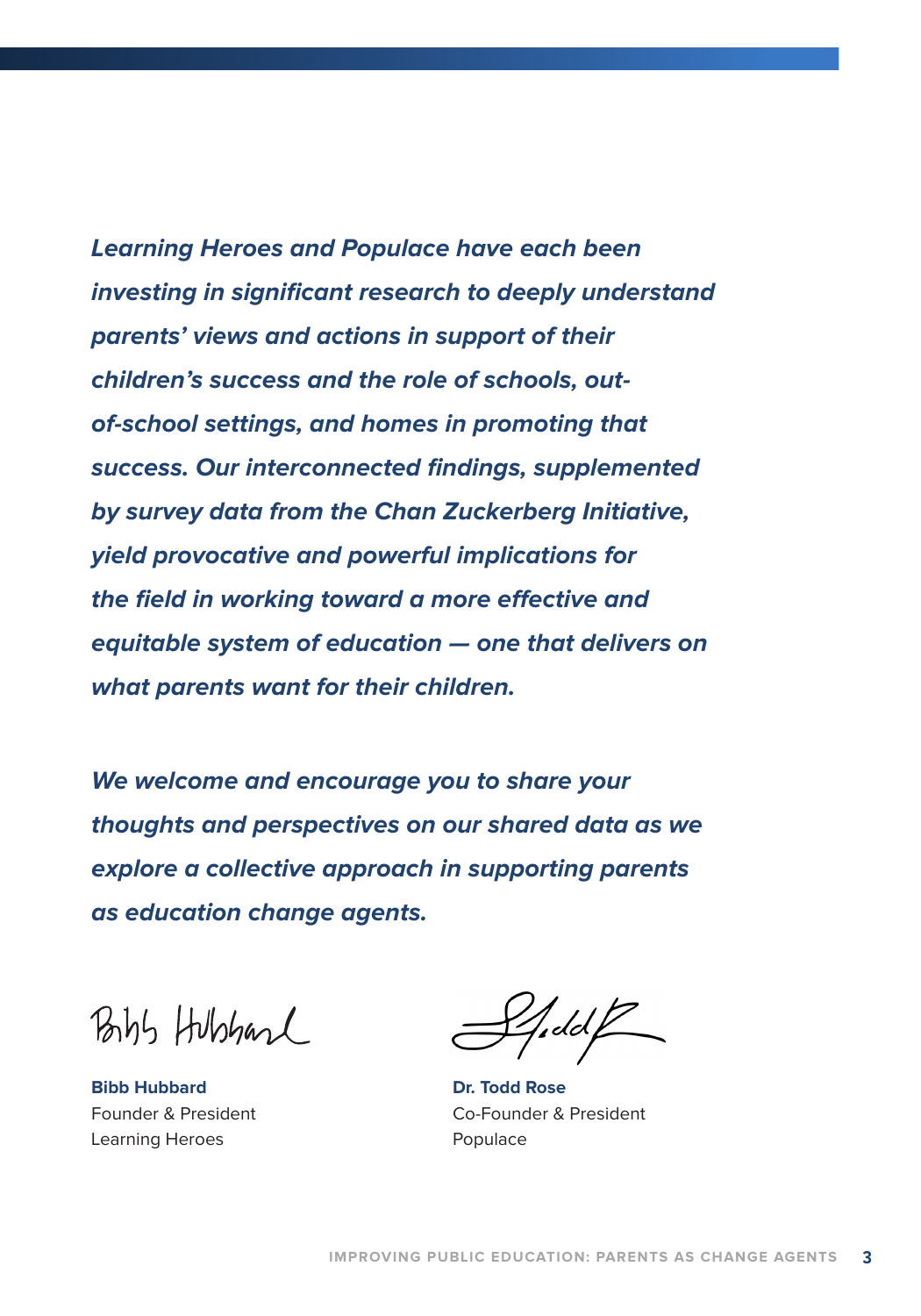## **OUR COLLECTIVE CHALLENGE**

The public education system currently does not have a systematic, effective way to engage parents and guardians in understanding and acting upon information about their children's academic achievement and developmental progress. Research on large-scale systems change suggests that creating new sources of information (often called feedback loops) that contribute to a system's goals is one of the most powerful levers to shift a system's purpose and values.1 We believe there's an opportunity to improve outcomes for students by engaging parents and guardians more effectively. Core to this is equipping parents with a broader set of information and actions they can take to advocate on behalf of their children's success.

Parents' actions can catalyze the system to be more responsive in meeting the needs of their own children and, ultimately, all students in a way that aligns with their definition of success. That is the collective call to action in this report.

## **SHARED VALUES**

Learning Heroes and Populace believe that parents and guardians are key to improving schools for all students, especially students who are most disadvantaged in our current system. With parents and their children at the center of school improvement efforts, the nation's education system can build upon the important but as yet insufficient progress we've seen over the past two decades.

We share a set of core values that underlie this report:

*Every young person enters adulthood ready to contribute and thrive in a changing world. We believe in a broader definition of student success that combines a strong academic foundation with the mindsets, skills, habits, and agency to succeed in college, career, and life.* 

*We envision a future in which student outcomes improve dramatically and educational inequities are diminished, with a focus on historically underserved students.*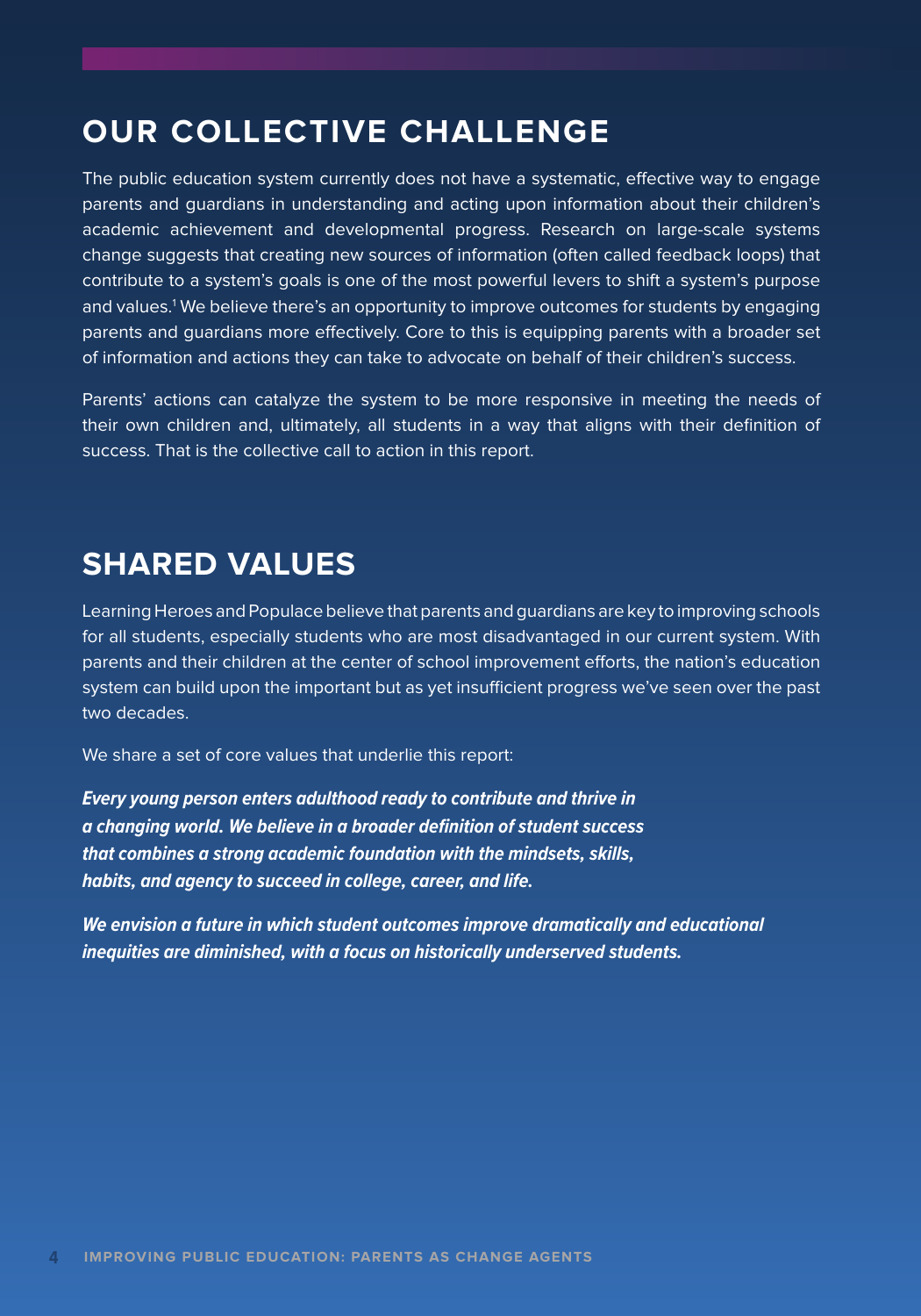# **KEY RESEARCH INSIGHTS**

**Parents want their children to have a fulfilling career and pursue their passions over outperforming the competition — they don't view succes a zero-sum game.** *passions over outperforming the competition — they don't view success as a zero-sum game.*

But parents are stymied in helping their children realize this aspiration because they believe that society values fame, power, and fortune above all. If parents understood that the majority share their views and values, they might engage in a range of different approaches to support their children's pathways from an earlier age.

## **02** *Parents expect schools and out-of-school settings to partner with them to educate their children in a more holistic way.*

They view academic, social, emotional, and cognitive development as deeply linked—a view confirmed by science.<sup>2</sup> We have a window of opportunity to design schools that better reflect both parents' expectations and how children actually learn.

## **03** *Most parents assume their children are on track for success, based on the limited information available to them.*

Academically, 9 in 10 parents of public school students, regardless of race, income, and education level, believe their child is at or above grade level in reading and math $3-$  despite national data showing that barely 40% of students are proficient or above in those subjects.<sup>4</sup> Parents base this confidence on report card grades, the primary source of information that schools provide them about their children's performance.<sup>5</sup> Developmentally, parents value a variety of skills, habits, and mindsets for their children's success that are not captured by existing measures. Parents and guardians deserve a more holistic, accurate picture of their children's progress so they can be their children's most effective education advocates.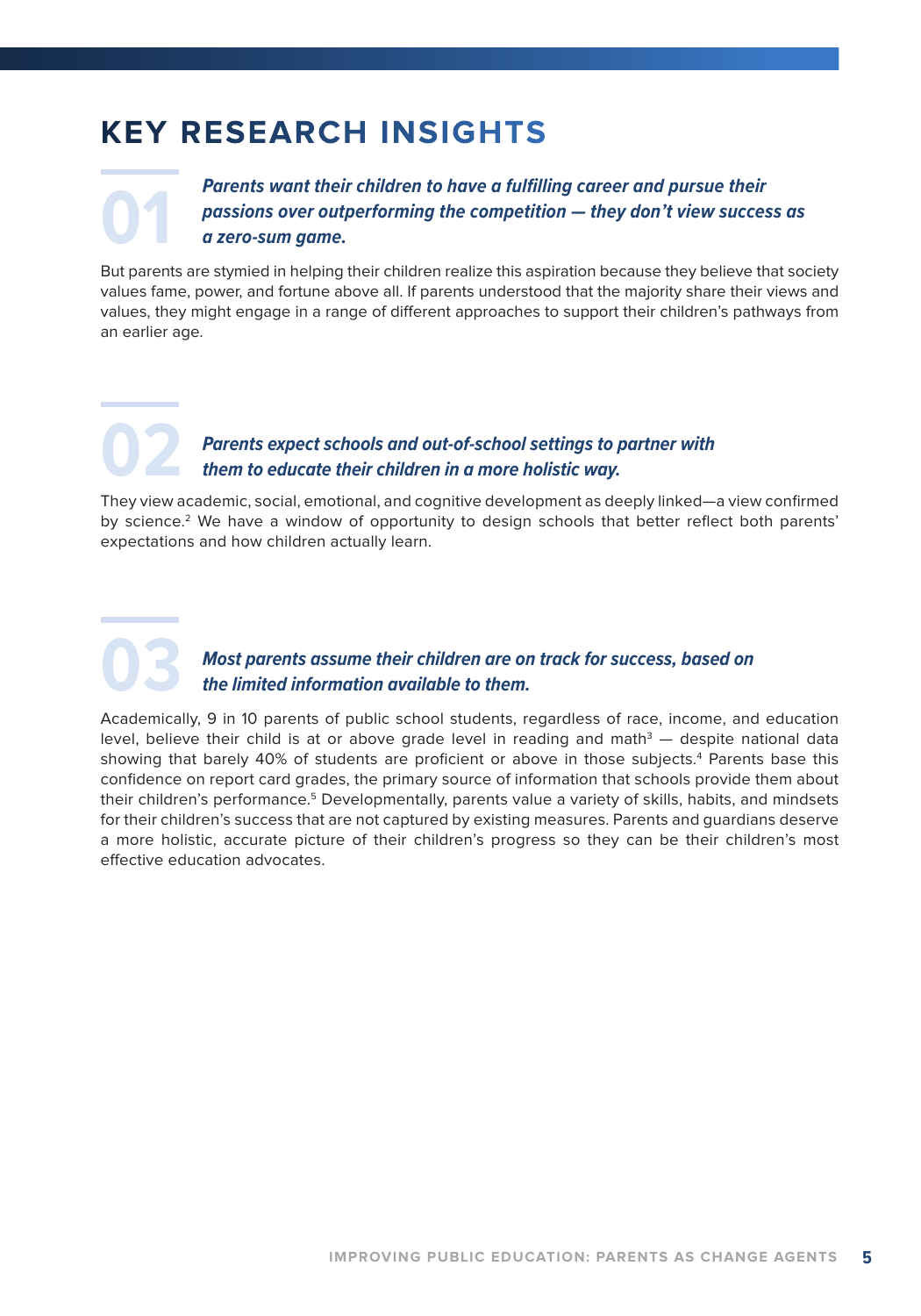# **AN EXPANDED VIEW OF STUDENT SUCCESS**

Given the rapidly changing environmental, economic, social, and cultural conditions that children face, parents expect schools and out-of-school settings to work with them to educate their children in a more holistic way in order to lead purposeful and fulfilling lives.

Parents believe it's important for their children to gain more than academic knowledge to be successful. They want their children's schools to develop a range of skills and habits that parents refer to as "life skills."

Learning Heroes' Developing Life Skills report found parents of K-8 public school students prioritize a mix of social, emotional, cognitive, and academic skills for their children, including: respect, self-esteem, confidence, problem-solving skills, social skills, and responsible decision-making.<sup>6</sup> Eighty-six percent say developing social and emotional skills in school is a top or high priority for them.<sup>7</sup> More than 9 in 10 believe schools have a role in reinforcing the development of these "life skills."<sup>8</sup>

- Parents rate mental health, above even reading and math, as important for their children to have a successful future (Figure 1).9
- About 8 out of 10 parents of K-8 public school students say it is very important or absolutely essential that their child's school has high expectations for both academic progress (80%) and social-emotional development (78%).<sup>10</sup>

|                | <b>Parents</b>              | <b>Teachers</b>             |
|----------------|-----------------------------|-----------------------------|
|                | <b>Mental Health</b>        | Reading                     |
| $\overline{2}$ | Reading                     | Perseverance                |
| 3              | <b>Listening Skills</b>     | <b>Growth Mindset</b>       |
| 4              | <b>Strong Relationships</b> | <b>Strong Relationships</b> |
| 5              | <b>Math</b>                 | <b>Mental Health</b>        |

\*Top 5 of 27

Source: Chan Zuckerberg Initiative, Understanding Parent and Teacher Mindsets Towards Education, 2019.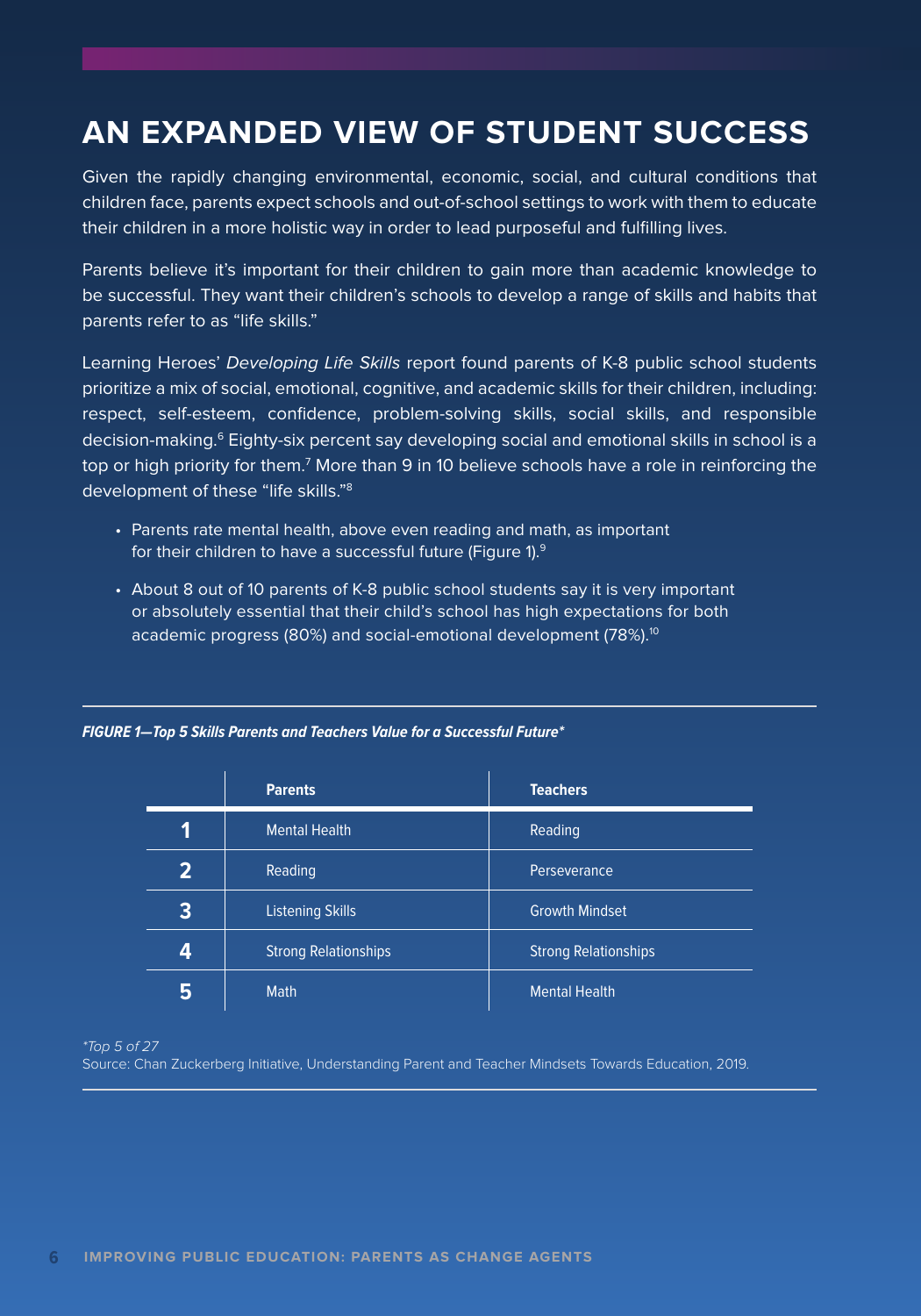Parents want their children to have a fulfilling career and pursue their passions, and most see college as the pathway to get there.

- Ninety-two percent of parents, based on the Populace data, want schools to help their children better themselves rather than outperform the competition.<sup>11</sup>
- A majority (63%) want their children to pursue their passions, even if that results in an uncertain future.12
- Most parents view college as the pathway to a successful life. Populace's 2019 survey found 92% of parents want their children to attend college.<sup>13</sup> According to Learning Heroes' research, a majority of parents of public school students are extremely or very confident that their children will be prepared for college, and most say it is likely their children will earn a college degree (Figure 2).<sup>14</sup>



*FIGURE 2—As Students Enter High School, Parent Expectations Remain High for College Graduation*

Source: Learning Heroes, Parents 2019.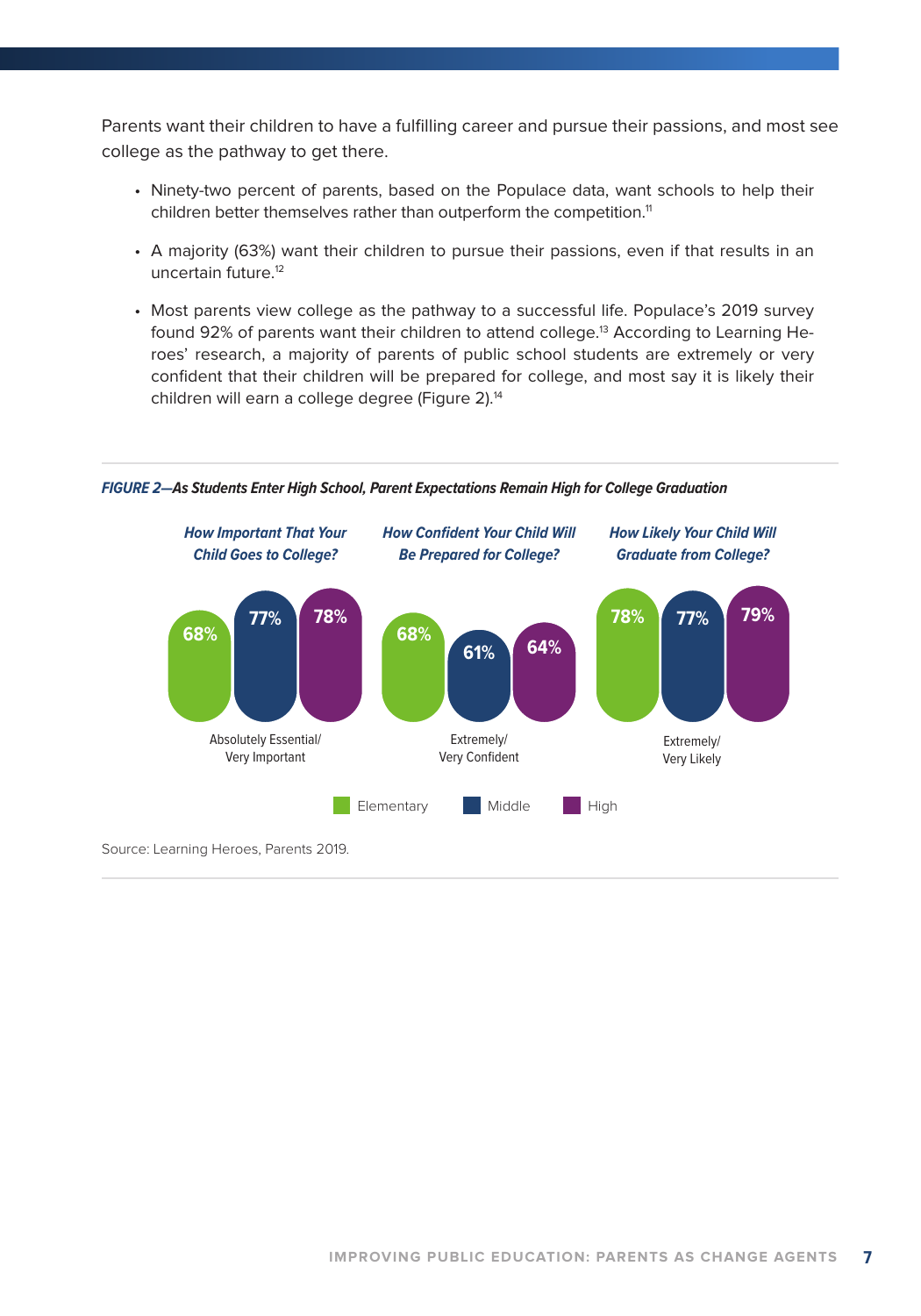Parents' expanded view of what students need for success is shared more broadly. Teachers, college faculty, and employers all recognize that young people will need a broad set of academic, social, and emotional skills to succeed.

- Teachers see more than academics as part of their role: 75% believe they are responsible for imparting more than academic knowledge (Figure 3).<sup>15</sup> And they agree with parents that mental health, strong relationships, and reading are critical to prepare students for a successful future.16 But teachers often feel ill-equipped to develop non-academic skills in their students and are eager for more support in this area. No more than half of teachers feel adequately prepared to support students in social-emotional development and mental health development — compared to 85% who feel they are adequately prepared to support students in academics (Figure 4).<sup>17</sup>
- Employers and higher education faculty also believe it takes more than academic knowledge for children to be successful in life. Eight in 10 employers say social and emotional skills are the most important for success, yet also the hardest skills to find.<sup>18</sup>

#### *FIGURE 3—Role of Teachers: Whole Child*

*Teachers are responsible for more than just imparting knowledge, like how to build healthy relationships*



Source: Chan Zuckerberg Initiative, Understanding Parent and Teacher Mindsets Towards Education, 2019.

*FIGURE 4—Teacher-Reported Preparedness to Develop Student Skills*



Source: Chan Zuckerberg Initiative, Understanding Parent and Teacher Mindsets Towards Education, 2019.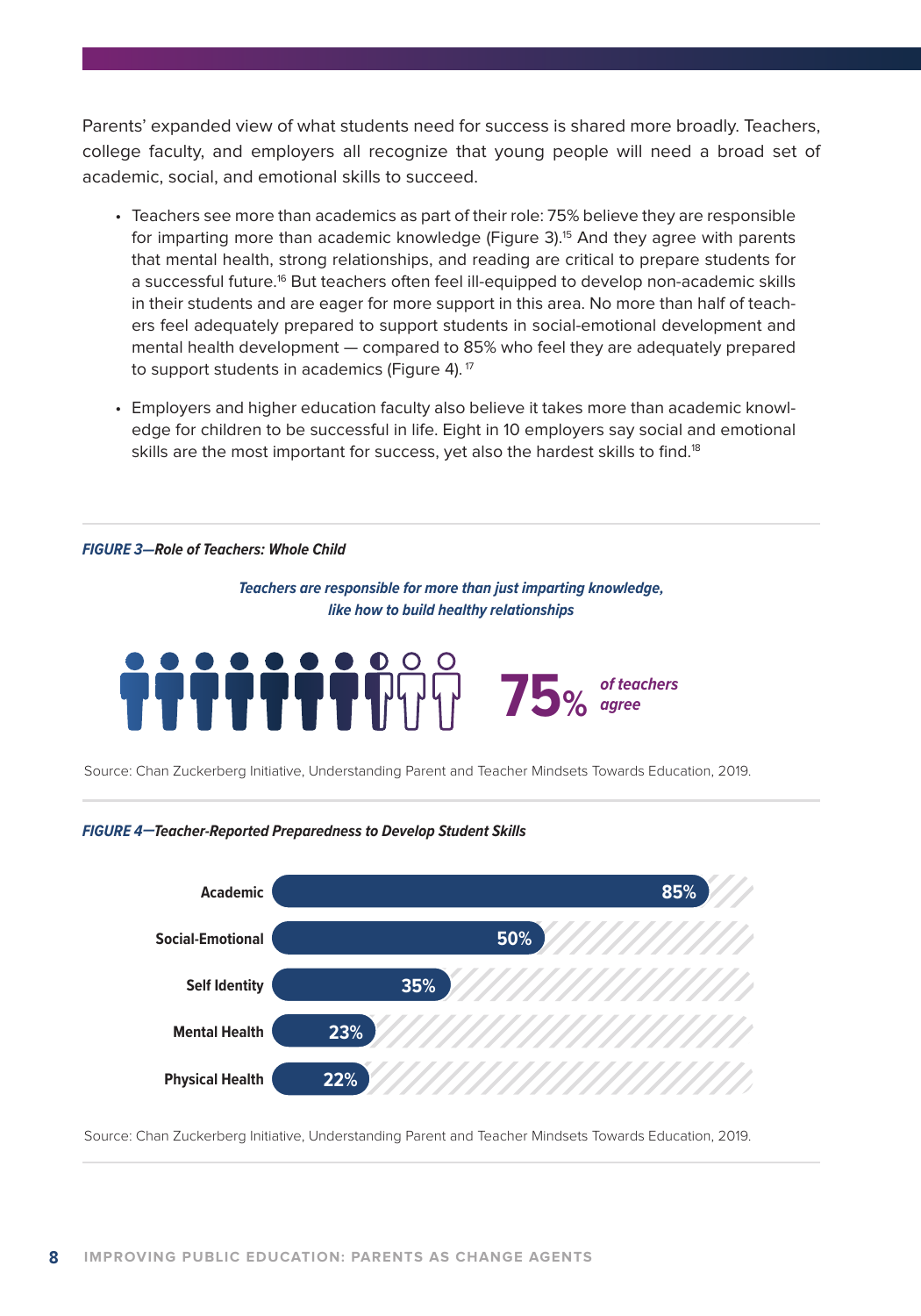## **UNLOCKING PARENTS' AGENCY**

Over the past 20 years, schools have made progress in achievement and in high school graduation rates, yet large and persistent gaps remain, particularly for students furthest from opportunity. Moreover, the gains in academic preparation do not reflect the broader range of things that parents want for their children or that children need to succeed in a constantly changing world.

*By leaving parents on the sidelines of school improvement, we are ignoring a significant opportunity to move further faster in improving educational outcomes for all students. Populace found that 87% of parents don't define success for their children through the lens of a zero-sum game, suggesting they would engage in efforts that help every child succeed. But we know that parents begin with their own children. As long as they believe their child is on track and succeeding, they won't look beyond their child to support broader efforts.*

Parents deserve to have the information they need to ensure their children have the knowledge, skills, habits, and dispositions to meet future demands and achieve their hopes and dreams. Yet the current educational system does not adequately allow for, let alone incentivize, informed parent engagement. As a result, parents have been underinformed, undervalued, and underleveraged in playing a role to ensure their expansive view of education for their children is being met. This is true despite research showing that parent engagement can increase student achievement and outcomes.<sup>19, 20, 21</sup>

To change the system so that it effectively serves all children, we need to provide parents with a holistic picture of their children's progress and success and find ways to meaningfully connect schools, out-of-school programs, and families in a sustaining way. There are a range of examples that can help deliver an accurate picture to parents, including home visits; providing parents with clearer, more understandable information about assessment results; protocols for having productive parent-teacher meetings; and professional development for educators about how to effectively engage parents and have difficult conversations. With an accurate and complete picture of their children's success, parents can effectively advocate on behalf of their children and take a range of new and different actions that support their broad definition of success, which we believe will generate demand and pressure for school improvement. Parent awareness and action is a key part of the foundation upon which change happens.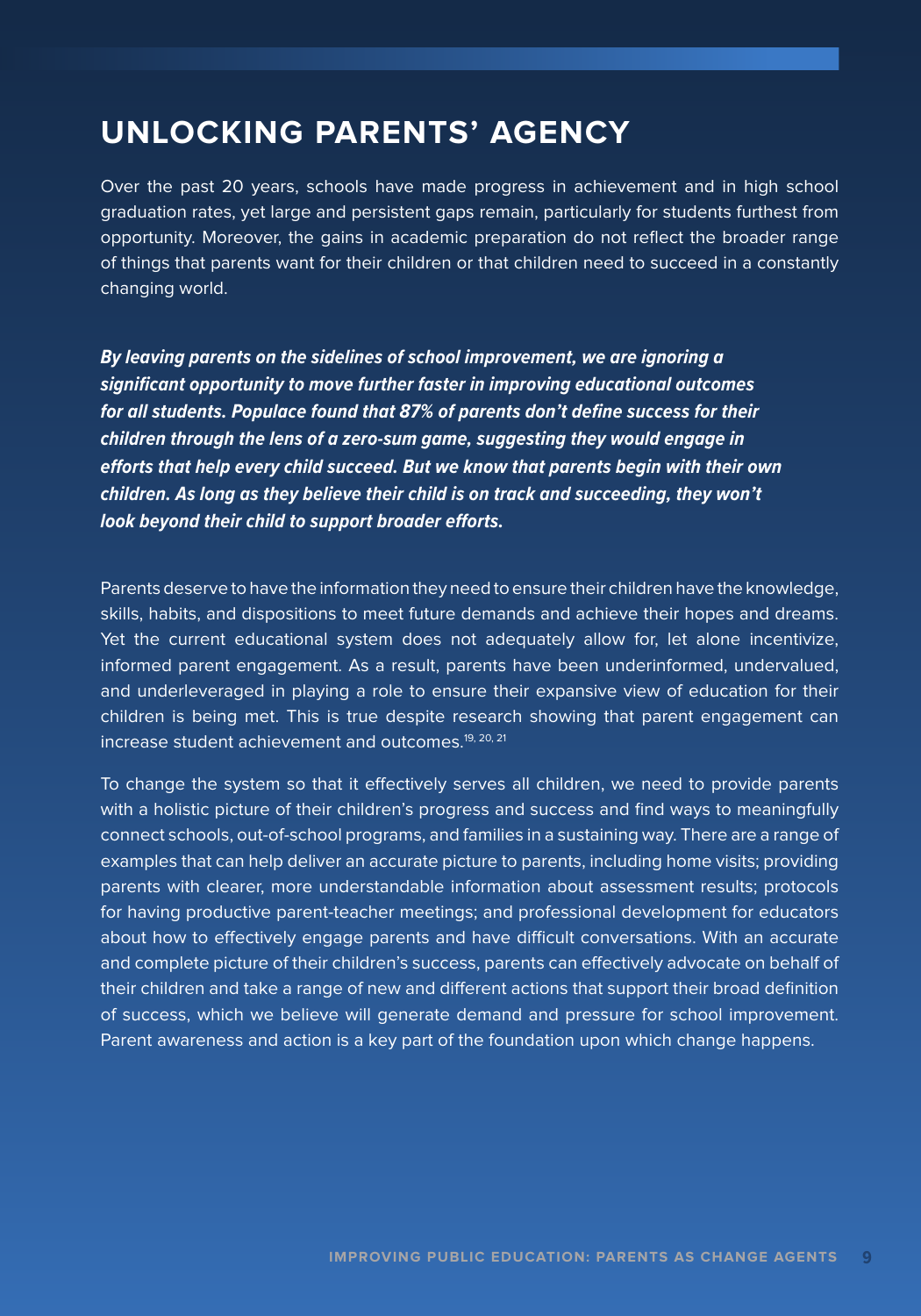# **REALIZING PARENTS' DEFINITION OF SUCCESS: SILENT BARRIERS**

Based on our research, three main barriers prevent many parents from acting on their more expansive vision of school success:

- **Limited awareness that others share their views;**
- **The lack of a complete and accurate picture of how prepared their children are for the next grade level and for future success; and**
- **The absence of a concrete understanding of what it looks like to educate the whole child.**

These obstacles limit parents' ability to most effectively support their children's aspirations. By understanding and addressing these challenges, all stakeholders — educators, families, business leaders, policymakers, academics, philanthropists, and advocates — can share in a collective action agenda to design effective solutions across the education spectrum.

Specifically, without an understanding that others share their view of success, parents may be hesitant to act on their beliefs. Without a complete and accurate picture, parents cannot know to address a potential problem and may not take actions aligned with their definition of success. Without clear, actionable information and a concrete understanding of what is possible to support their children, parents will not know how to get involved.

## **1 | OPPORTUNITY: SHIFT MINDSETS**

#### **Show That a Majority Share Views on Success.**

Populace's recent survey found 88% of U.S. adults and 85% of parents of children under age 19 prioritize a "good, satisfying life" over a "successful life by society's definition."22 While 6 in 10 U.S. adults believe society values wealth above all else, followed by status (34%), achievement (33%), and power (31%) (Figure 5), more Americans disapprove than approve of what society deems successful.<sup>23</sup> If parents knew they were part of a large, silent majority, behavioral research suggests they'd be more likely to act on their views, for example, by demanding that schools focus on the whole child and work with them to explore alternative pathways to success from an earlier age. Only 36% of parents think that American schools are effective at preparing students for success, Populace found.<sup>24</sup>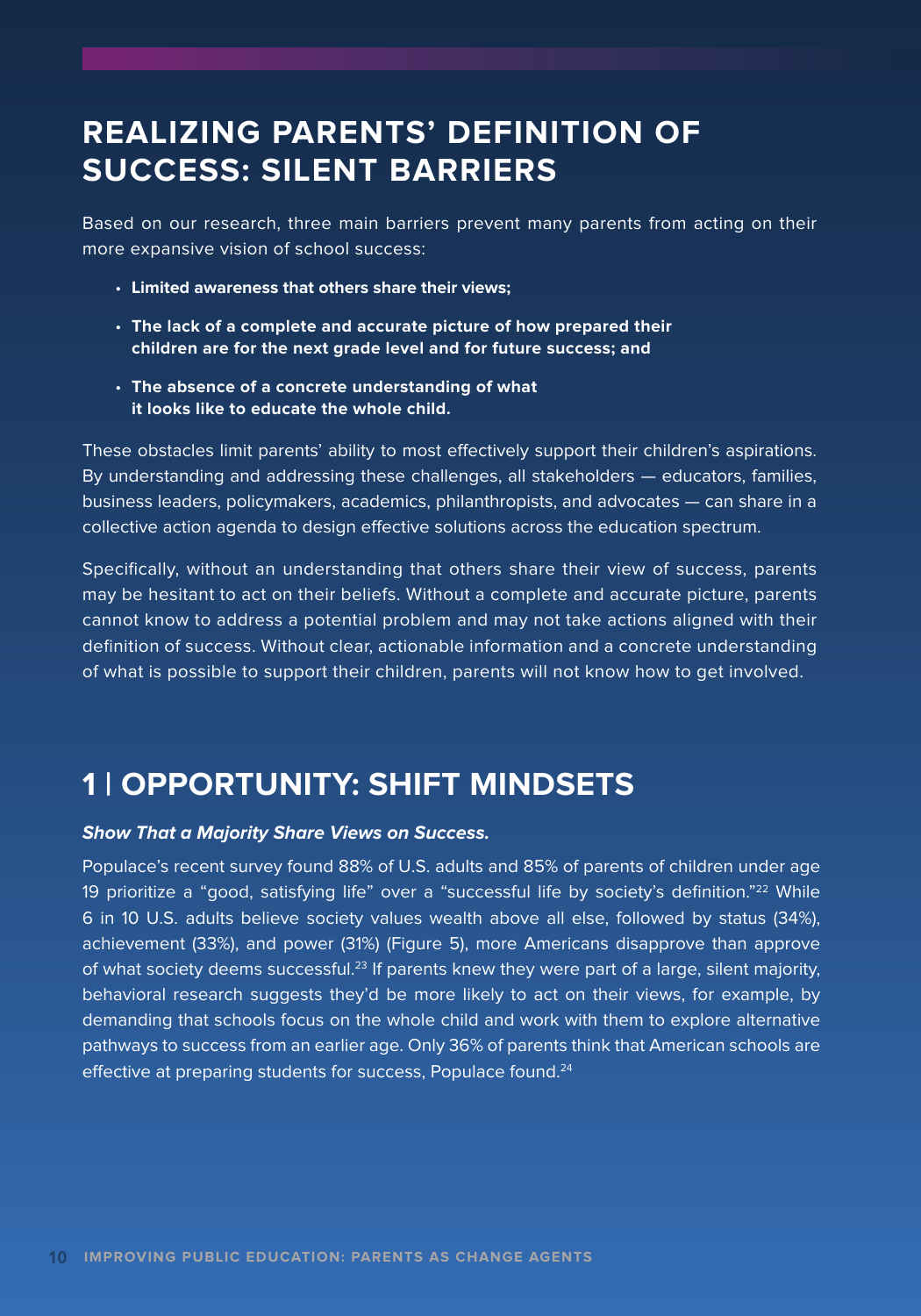As long as parents are generally unaware that a majority share their personal definition of success, we believe parents will continue to accept the status quo and not engage proactively to most effectively support and advocate for their children. Without explicitly aligning with parents around a broader set of goals for schooling, it's going to be hard to create new feedback loops and communications strategies that go beyond grades and other traditional measures of academic performance to give parents a broader view of their children's progress.



*FIGURE 5—Perceptions of Success: Society's vs. Personal*

*What Do You Most Associate With "Success" as You Define It?*



Source: Populace, The Pathway to Embracing Personal Success, Society-Wide, 2018.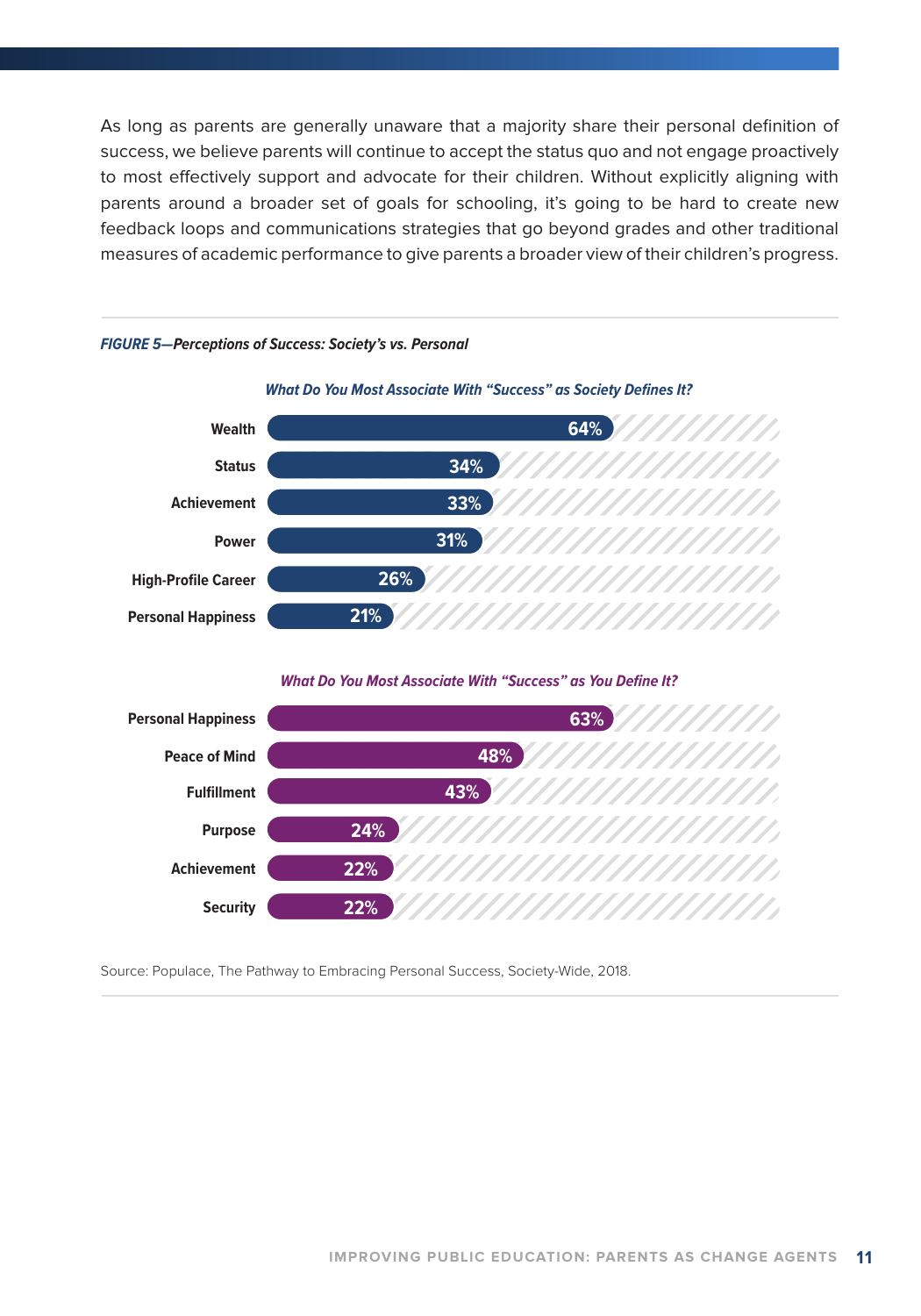Educators and others can raise awareness among parents that others share their view of success. For example, state and district leaders could help parents and educators align on a shared, broader definition of success for students to thrive in school, work, and life. Teachers and school leaders could engage parents' perspectives on how they can work together to meet students' and families' needs, and how parents can support what is happening in schools. Forty-nine percent of public high school teachers say that parents actively supporting their children's education is among the top two most important ways for them to be successful in their job as a teacher, followed by 48% who say that it is a supportive administrative team (Figure 6).25

#### *FIGURE 6—What's Most Important for Your Success as a Teacher?*



Source: Learning Heroes, Parents 2019.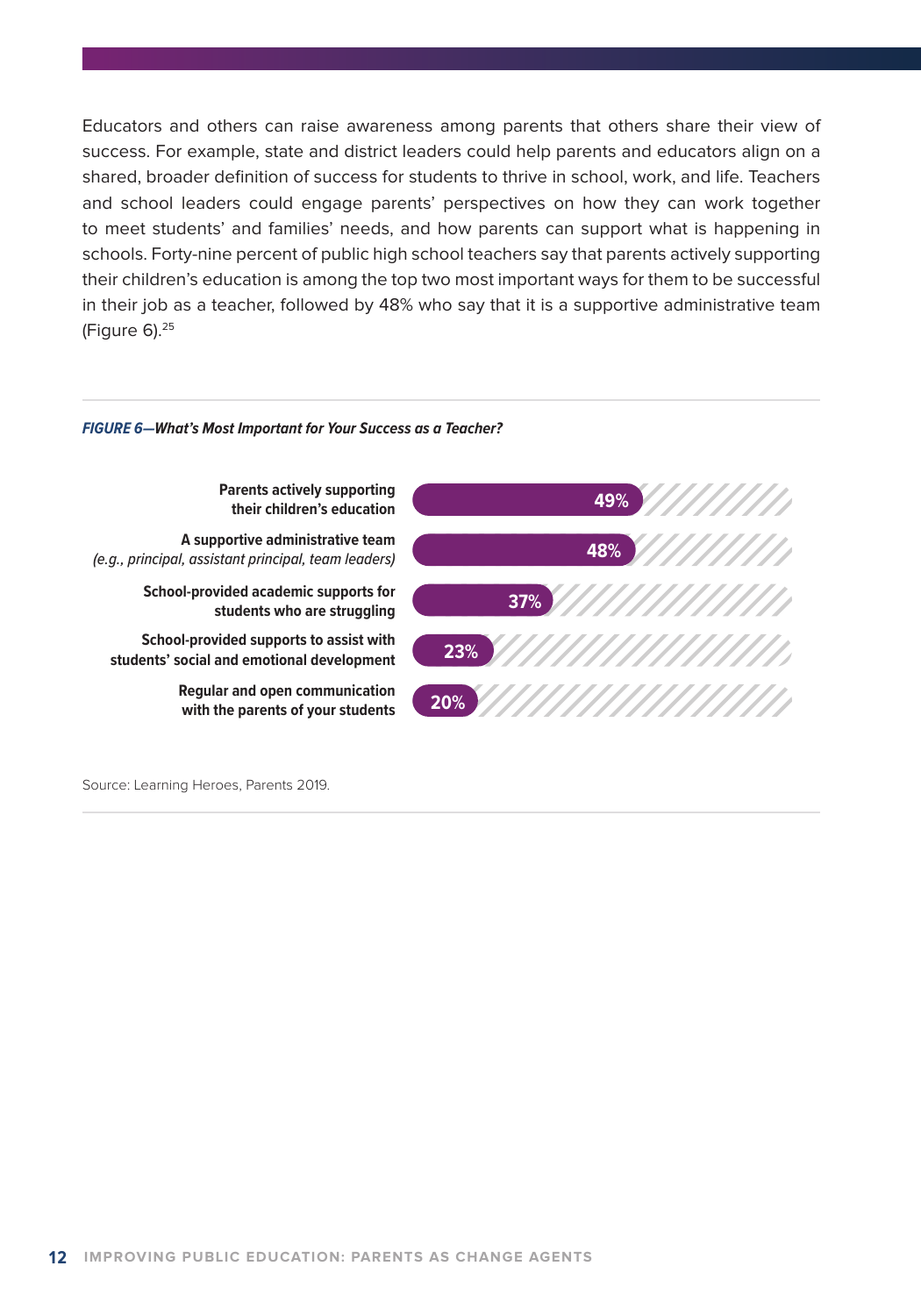# **2 | OPPORTUNITY: BUILD AN ACCURATE PICTURE**

### **Give Parents a Strong Understanding of How Prepared Their Children are for the Next Grade Level and for Future Success.**

Although we have more education data than ever, it traditionally hasn't been the job of schools or teachers to share this data with parents. Parents deserve a more complete, accurate picture of their children's academic achievement and developmental progress. This includes helping them distinguish between norm-referenced tests, which place students on a bell curve, and standards-referenced tests, which let parents know whether their children are mastering the knowledge and skills for their grade.

Absent an accurate picture, parents rely on report card grades: the measure they have access to and with which they are most familiar. Most parents of third through eighth graders in public school believe good grades equal grade-level achievement. Seventy-four percent indicate their children typically get all A's or mostly A's and B's on their report cards.

Eighty-four percent agree that "If my child gets A's or B's on their report card, that indicates they are doing the work that is expected of them at their current grade."<sup>26</sup> They believe their schools are delivering for their children: 83% rate the education that their children are getting in school as excellent or pretty good.<sup>27</sup> Yet teachers acknowledge that report cards, while important, take in a variety of factors and do not provide the complete and accurate picture parents need to understand their children's school success.

Sixty-four percent of teachers believe parents rely too much on report card grades, and fewer than half agree that report cards are the best way to know how a student is achieving academically (Figure 7).<sup>28</sup> With a better understanding of their children's progress and achievement, parents could take additional actions tailored to support children's achievement.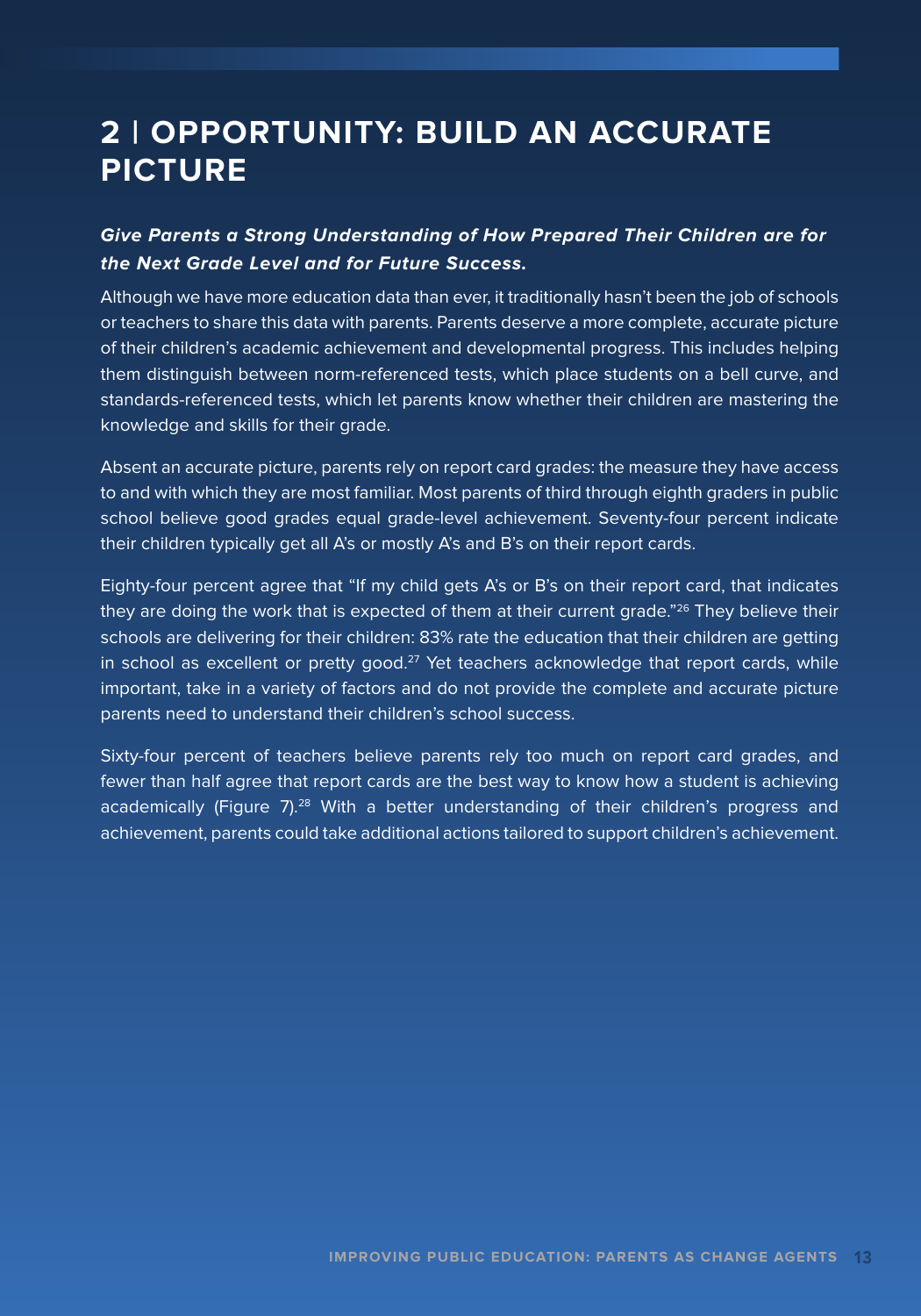

Currently, there are minimal incentives, requirements, training, or resources for schools and teachers to provide parents with multiple measures about their children's progress, development, and performance. Yet research on large-scale systems change suggests that creating feedback loops is one of the most powerful levers to intentionally shift a system.<sup>29</sup> We have an opportunity to ensure that parents have the right mix of information to support their children at home, at school, and in out-of-school settings. Right now, report cards are the primary source of information for parents; and in isolation, they are telling parents that everything is essentially fine, which is not sending families the signal they need to do anything differently. We can create new feedback loops and communications strategies that give parents an accurate and complete picture so they know how their children are doing in relation to the knowledge and skills they need to succeed from one grade level to the next and, ultimately, beyond high school. Instead of maintaining the "no news is good news" mindset, we can equip parents with tools and training to proactively ask probing questions and seek out informed interactions with their children's teachers and school leaders.

Policymakers and advocates also can explore public policies that would incent schools and out-of-school settings to deliver a complete and accurate picture to parents, involve parents in their children's educational journey, and train teachers and school leaders to build trusting, productive relationships with parents. For example, many states require Individual Learning Plans for students, but don't ensure parents are informed or integral in the design and execution of those plans. Some states have policies to ensure every third grader is reading at grade level, yet miss the opportunity to engage parents as a strategy. Policymakers also could provide incentives, resources, and training requirements for teachers and school leaders to engage with parents, to give parents additional information about their children's progress, and to have ongoing communication with parents about their children's performance and how families can plan to meet the goals they have for their children. There are also school systems that provide parents with a rich array of high-quality public school options. We can learn more about what parents want from schools by examining their choices.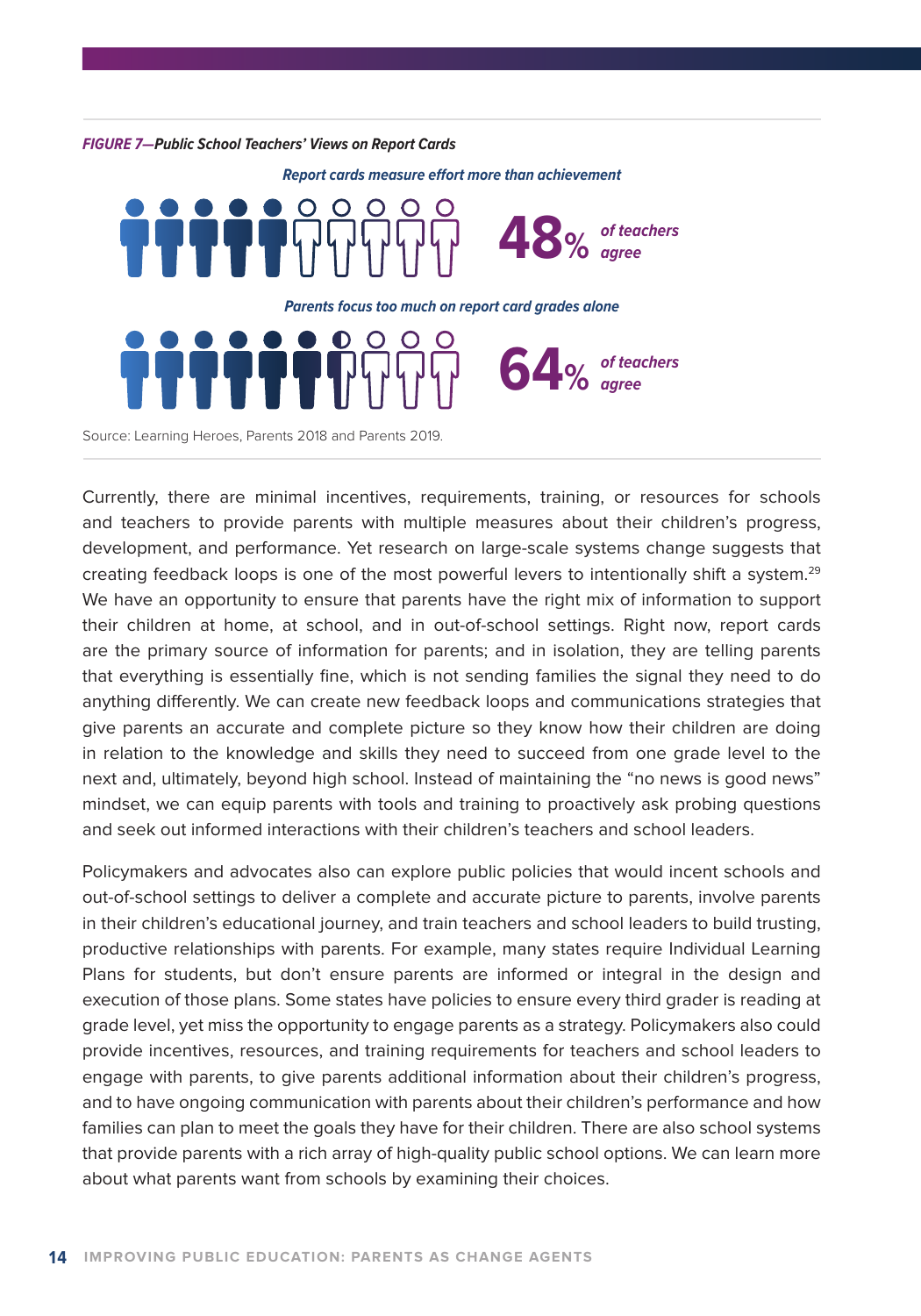## **3 | OPPORTUNITY: FOSTER UNDERSTANDING**

#### **Provide Parents with a Complete Understanding of What It Looks Like to Educate the Whole Child.**

The past two decades of school reform have focused narrowly on academic achievement, particularly in reading and math. While that's important, it's incomplete based on what we now know about how children learn and what parents want for their children's education. Eighty percent of parents of K-8 students agree that "Children equipped with social, emotional, and academic skills and traits are ready to learn and do better in school."<sup>30</sup> Seventy-nine percent of parents of K-8 students agree that "We live in a very different world today, with more social media, bullying, violence, and suicide — making it even more important for teachers and schools to reinforce skills and traits that help students and their parents deal with these issues effectively".<sup>31</sup>

Yet while parents of public school elementary and middle school students want a more well-rounded education for their children, focus groups with parents, conducted by Learning Heroes, suggest they don't know what it looks like in practice. So parents look to inputs, such as the variety of courses available or class sizes. Parents want to know how best to assess the outcomes they are looking for and concrete examples of places that are delivering on those outcomes, so they can point to them and know what to ask for.

Part of the challenge is that the field is not yet aligned on how to define a holistic education that encompasses social, emotional, cognitive, and academic development. The majority of parents support whole child education: 86% of parents of public or private school students feel extremely or somewhat favorable about schools that have a whole child development approach — which supports not only academic achievement, but also cognitive, mental health, social, emotional, physical, and identity development.<sup>32</sup> But 32% are concerned that teachers don't have the resources to implement this approach.<sup>33</sup>

To provide parents with a concrete sense of what educating the whole child looks like, we need to first support teachers and school leaders in acting on this knowledge. The science of learning and development has made remarkable strides in the past few decades, but this new knowledge has not been broadly disseminated and incorporated into how we design schools and instruction, as well as ways to help develop children in out-of-school settings.<sup>34</sup> Learning Heroes' research also suggests that educators and academics need to translate what we know about social, emotional, and academic development into language that parents use.<sup>35</sup> Concrete examples of what this looks like in practice, through videos and other means, may prove particularly useful. In collaboration with the National Commission on Social, Emotional and Academic Development, Learning Heroes developed a facilitator's guide for educators, out-of-school-time providers, and community leaders to conduct family workshops that communicate with parents and guardians on the front end about efforts to integrate social and emotional development into academic and out-of-school settings. We've seen in focus groups how real-life examples that show what is indeed possible help significantly.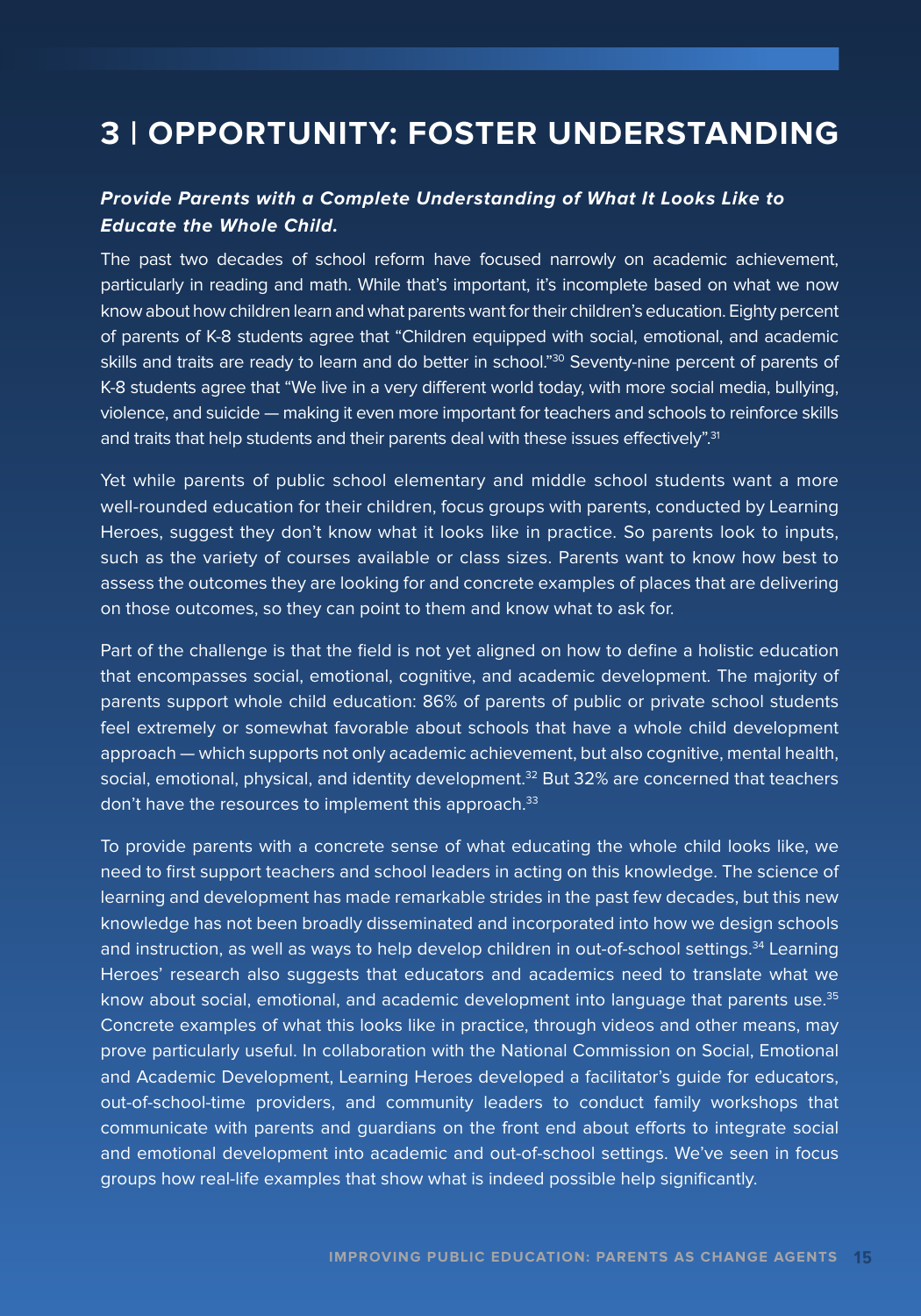#### **METHODOLOGY: PARENTS AND GENERAL POPULATION**

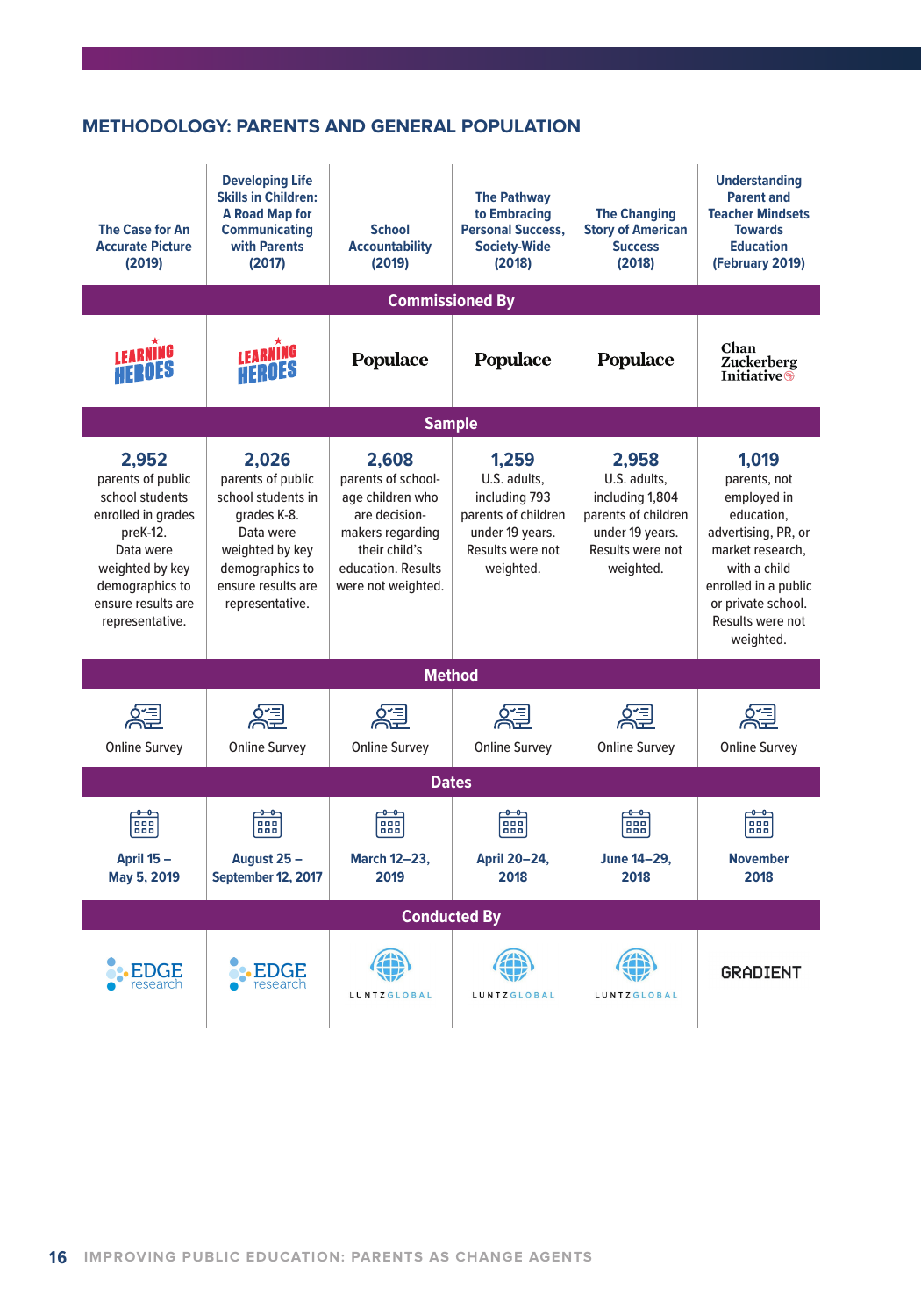#### **METHODOLOGY: TEACHERS**

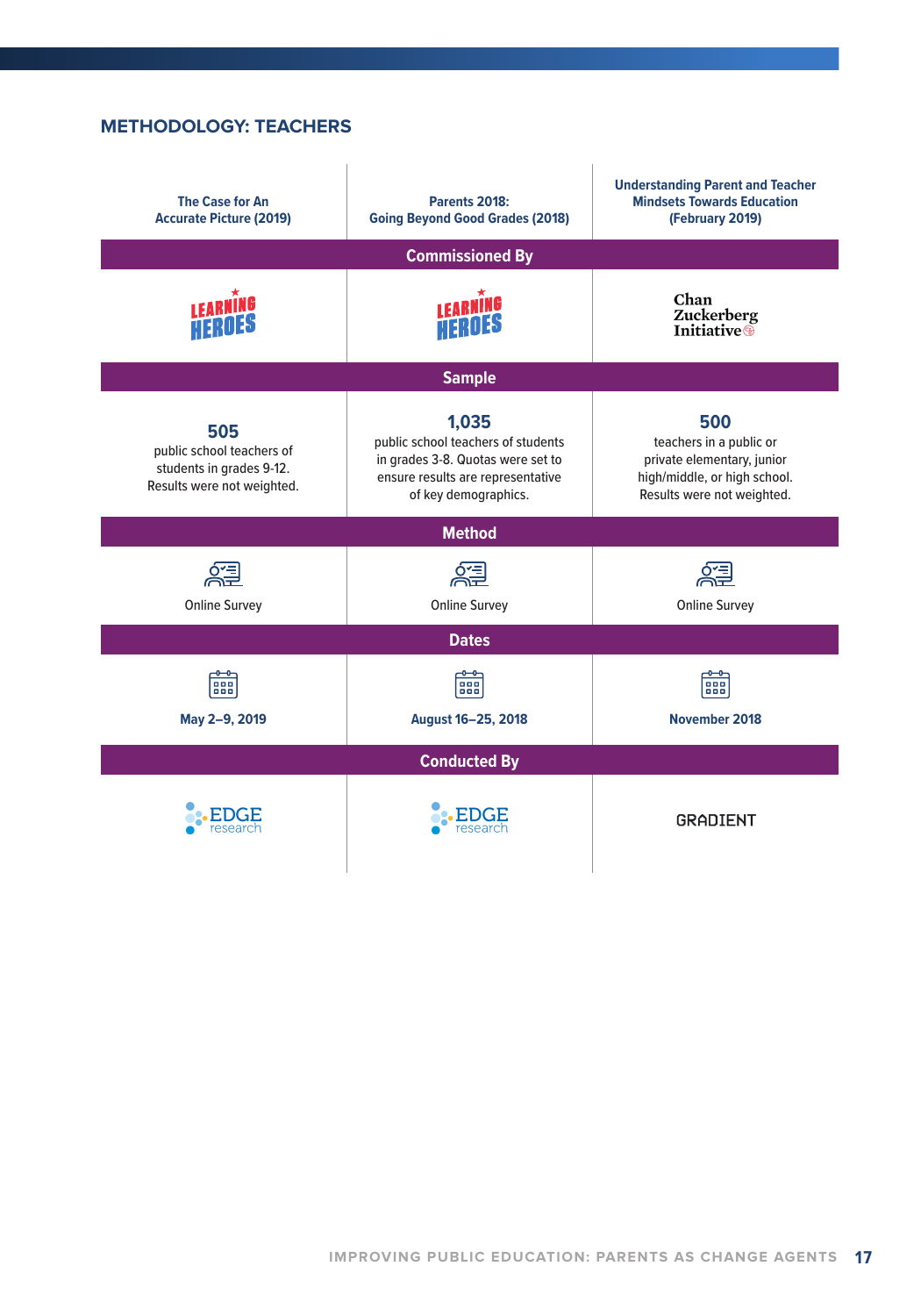## **ENDNOTES**

- Populace, Transformation, 2019.
- 2 National Commission on Social, Emotional & Academic Development, "From a Nation at Risk to a Nation at Hope," a report prepared for the Aspen Institute, 2019. Retrieved from http://nationathope.org/report-from-the-nation/ chapter-1-how-learning-happens/.
- 3 Learning Heroes, The Case for an Accurate Picture: Parent Mindsets on Education Trends from 2016-2019, 2019. Retrieved from https://bealearninghero.org/parent-mindsets/.
- 4 U.S. Department of Education, Institute of Education Sciences, National Center for Education Statistics, National Assessment of Educational Progress (NAEP), various years and subjects: 2017 and 2019 Mathematics; 2017 and 2019 Reading.
- 5 Learning Heroes, The Case for an Accurate Picture: Parent Mindsets on Education Trends from 2016-2019, 2019.
- 6 Learning Heroes, Developing Life Skills in Children: A Roadmap for Communicating with Parents, 2018.
- 7 Ibid.
- 8 Ibid.
- 9 Chan Zuckerberg Initiative, Understanding Parent and Teacher Mindsets Towards Education, February 2019.
- 10 Learning Heroes, Hearts & Minds of Parents in an Uncertain World, 2016. Retrieved from: https://r50gh2ss1ic2mww8s3uvjvq1-wpengine.netdna-ssl.com/wp-content/uploads/2017/04/LearningHeroes-Report-english.pdf.
- 11 Populace, The Pathway to Embracing Personal Success, Society-Wide, April 2018.
- 12 Chan Zuckerberg Initiative, Understanding Parent and Teacher Mindsets Towards Education, February 2019.
- 13 Populace, School Accountability, 2019.
- 14 Learning Heroes, Parents 2019: As the Stakes Get Higher for Kids, Why Do We Lose Parents?, 2019.
- 15 Chan Zuckerberg Initiative, Understanding Parent and Teacher Mindsets Towards Education, February 2019.
- 16 Ibid.
- 17 Chan Zuckerberg Initiative, Understanding Parent and Teacher Mindsets Towards Education, February 2019.
- 18 W. Cunningham and P. Villasenor, "Employer voices, employer demands, and implications for public skills development policy connecting the labor and education sectors," World Bank Policy Research Working Paper No. 7582, Washington: World Bank Group, 2016. Retrieved from: https://papers.ssrn.com/sol3/papers.cfm?abstract\_ id=2740116.
- 19 Peter Bergman, "Parent-Child Information Frictions and Human Capital Investment: Evidence from a Field Experiment," 2015. Retrieved from: http://www.columbia.edu/~psb2101/BergmanSubmission.pdf.
- 20 Matthew A. Kraft and Todd Rogers, "The Underutilized Potential of Teacher-Parent Communication: Evidence from a Field Experiment," October 2014. Retrieved from: http://scholar.harvard.edu/files/mkraft/files/kraft\_rogers\_teacherparent\_communication\_hks\_working\_paper.pdf.
- 21 "Parent-Community-Family Involvement in Education: An NEA Policy Brief," 2008. Washington DC: National Education Association. Retrieved from: http://www.nea.org/assets/docs/PB11\_ParentInvolvement08.pdf.
- 22 Populace, The Changing Story of American Success, June 2018.
- 23 Populace, The Pathway to Embracing Personal Success, Society-Wide, April 2018.
- 24 Populace, School Accountability, 2019.
- 25 Learning Heroes, Parents 2019: As the Stakes Get Higher for Kids, Why Do We Lose Parents?, 2019.
- 26 Ibid.
- 27 Ibid.
- 28 Learning Heroes, Parents 2018: Going Beyond Good Grades, 2018.
- 29 D. H. Meadows. Thinking in systems: A primer. White River Junction, VT: Chelsea Green Publishing, 2008.
- 30 Learning Heroes, Developing Life Skills in Children: A Roadmap for Communicating with Parents, 2018.
- 31 Ibid.
- 32 Chan Zuckerberg Initiative, Understanding Parent and Teacher Mindsets Towards Education, February 2019. 33 Ibid.
- 34 National Commission on Social, Emotional & Academic Development, "From a Nation at Risk to a Nation at Hope," a report prepared for the Aspen Institute, 2019. Retrieved from http://nationathope.org/report-from-the-nation/ chapter-1-how-learning-happens/.
- 35 Learning Heroes, Developing Life Skills in Children: A Roadmap for Communicating with Parents, 2018.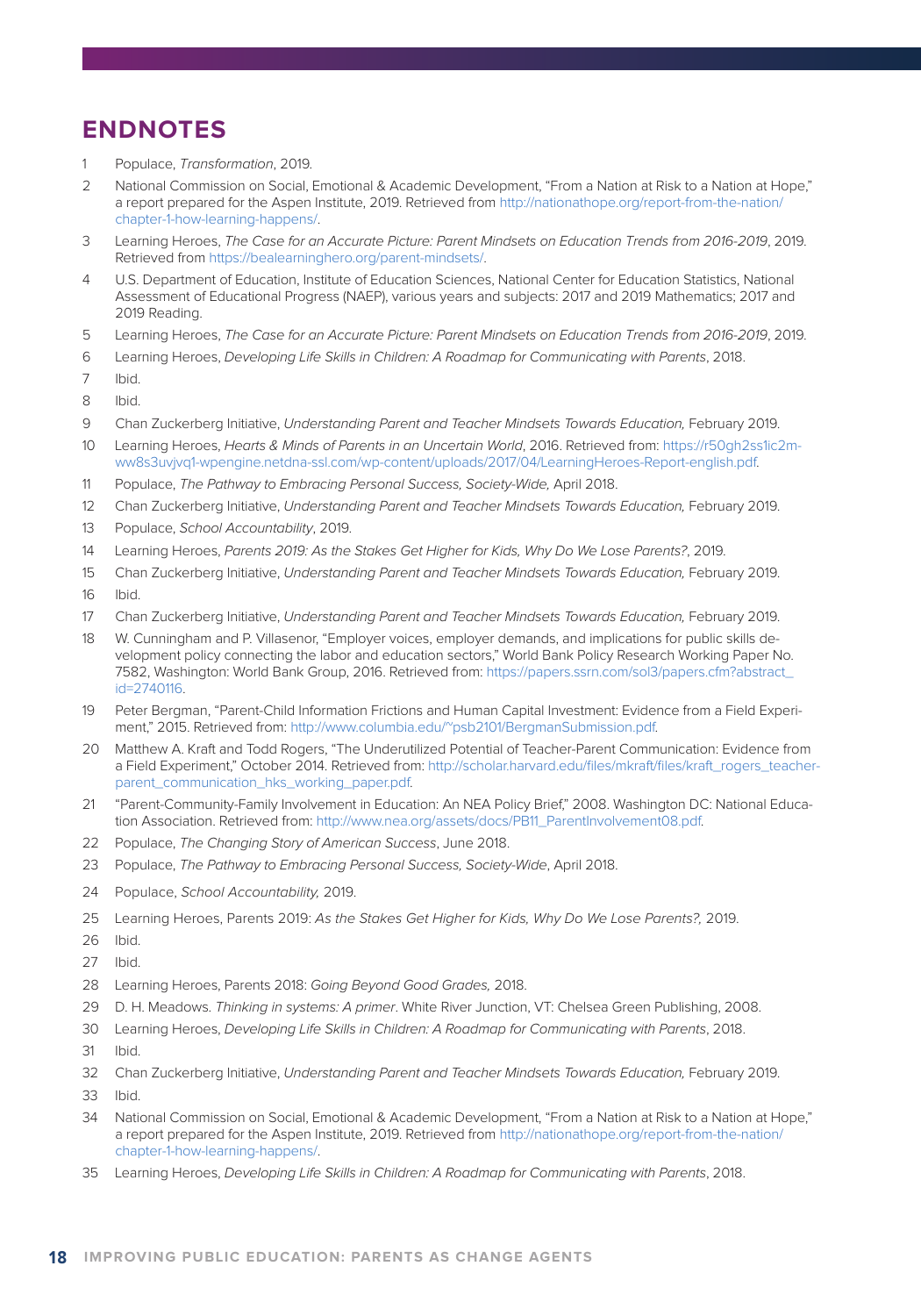## **Acknowledgements**

**Learning Heroes is grateful to the Chan Zuckerberg Initiative for their collaboration and financial support in the development of this report. We would also like to thank our writer Lynn Olson and the design team at Six Half Dozen.**